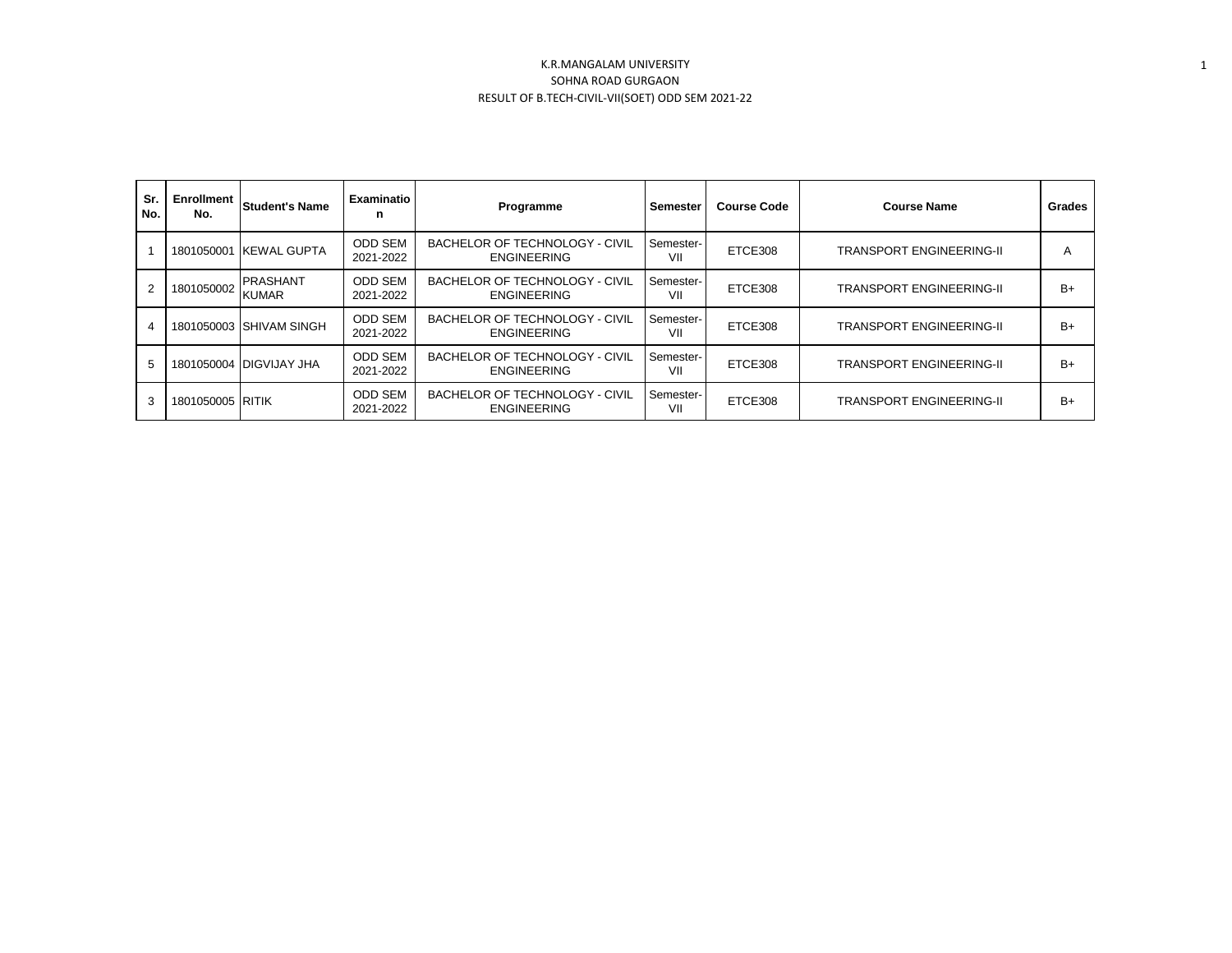| Sr.<br>No.     | <b>Enrollment</b><br>No. | Student's Name                  | Examinatio<br>n             | Programme                                                   | Course<br>Code | <b>Course Name</b>            | Grad<br>es |
|----------------|--------------------------|---------------------------------|-----------------------------|-------------------------------------------------------------|----------------|-------------------------------|------------|
|                |                          | 1801050001 KEWAL GUPTA          | <b>ODD SEM</b><br>2021-2022 | BACHELOR OF TECHNOLOGY - CIVIL<br><b>ENGINEERING</b>        | ETCE310        | <b>FOUNDATION ENGINEERING</b> | A          |
| $\overline{2}$ | 1801050002               | <b>PRASHANT</b><br><b>KUMAR</b> | <b>ODD SEM</b><br>2021-2022 | BACHELOR OF TECHNOLOGY - CIVIL<br><b>ENGINEERING</b>        | ETCE310        | <b>FOUNDATION ENGINEERING</b> | $B+$       |
| 4              |                          | 1801050003 SHIVAM SINGH         | <b>ODD SEM</b><br>2021-2022 | BACHELOR OF TECHNOLOGY - CIVIL<br><b>ENGINEERING</b>        | ETCE310        | <b>FOUNDATION ENGINEERING</b> | $B+$       |
| 5              |                          | 1801050004 DIGVIJAY JHA         | <b>ODD SEM</b><br>2021-2022 | BACHELOR OF TECHNOLOGY - CIVIL<br><b>ENGINEERING</b>        | ETCE310        | <b>FOUNDATION ENGINEERING</b> | B          |
| 3              | 1801050005 RITIK         |                                 | <b>ODD SEM</b><br>2021-2022 | <b>BACHELOR OF TECHNOLOGY - CIVIL</b><br><b>ENGINEERING</b> | ETCE310        | <b>FOUNDATION ENGINEERING</b> | $B+$       |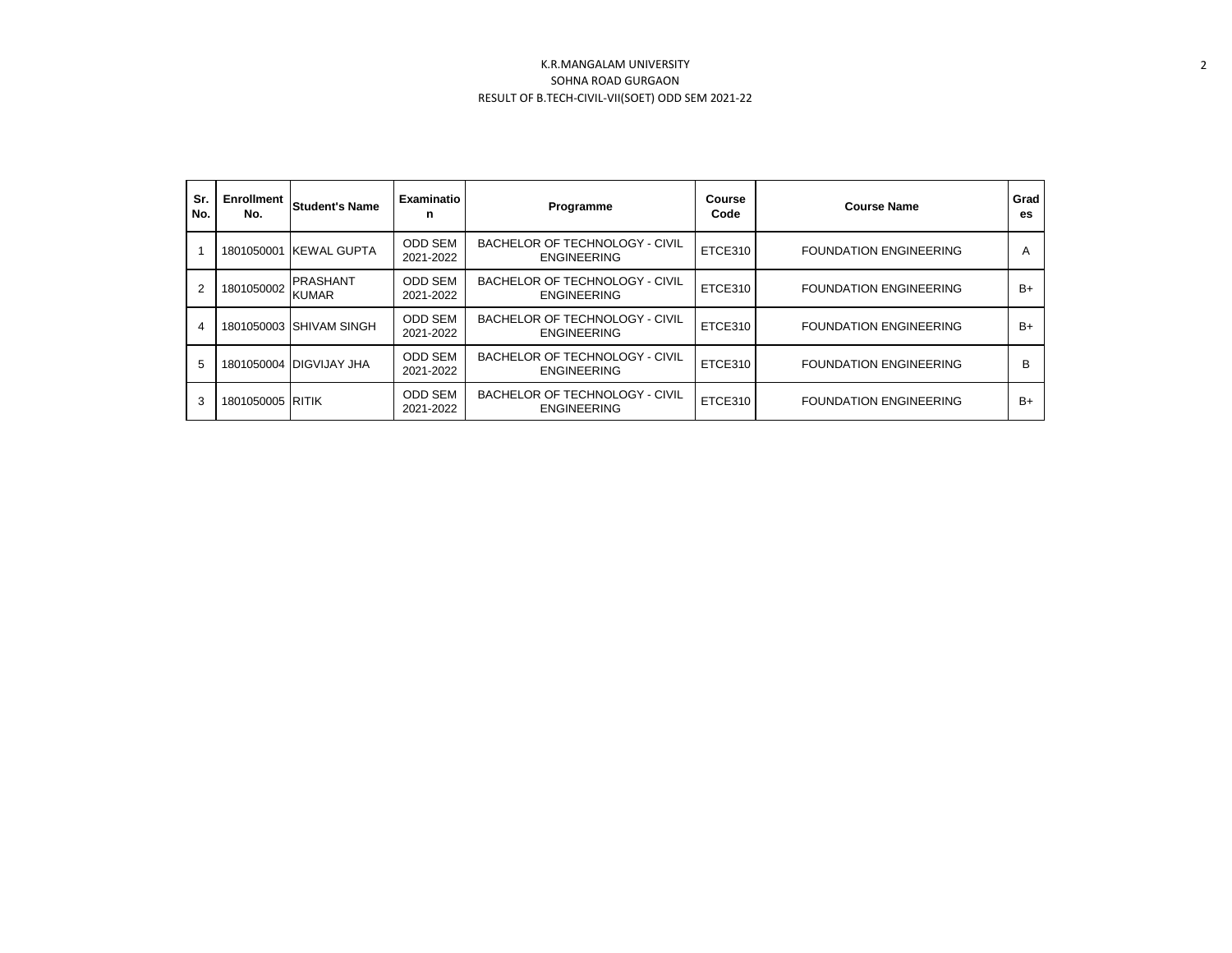| Sr.<br>No. | <b>Enrollment</b><br>No. | <b>Student's Name</b>           | Examinatio<br>n             | Programme                                                   | Course<br>Code | <b>Course Name</b>                     | Grade<br>s |
|------------|--------------------------|---------------------------------|-----------------------------|-------------------------------------------------------------|----------------|----------------------------------------|------------|
|            |                          | 1801050001 KEWAL GUPTA          | <b>ODD SEM</b><br>2021-2022 | <b>BACHELOR OF TECHNOLOGY - CIVIL</b><br><b>ENGINEERING</b> |                | ETCE352   TRANSPORT ENGINEERING-II LAB | A          |
| 2          | 1801050002               | <b>PRASHANT</b><br><b>KUMAR</b> | ODD SEM<br>2021-2022        | <b>BACHELOR OF TECHNOLOGY - CIVIL</b><br><b>ENGINEERING</b> |                | ETCE352   TRANSPORT ENGINEERING-II LAB | A          |
| 4          | 1801050003               | <b>ISHIVAM SINGH</b>            | <b>ODD SEM</b><br>2021-2022 | <b>BACHELOR OF TECHNOLOGY - CIVIL</b><br><b>ENGINEERING</b> | ETCE352        | <b>TRANSPORT ENGINEERING-II LAB</b>    | $B+$       |
| 5          |                          | 1801050004 DIGVIJAY JHA         | <b>ODD SEM</b><br>2021-2022 | <b>BACHELOR OF TECHNOLOGY - CIVIL</b><br><b>ENGINEERING</b> | ETCE352        | <b>TRANSPORT ENGINEERING-II LAB</b>    | P          |
| 3          | 1801050005 RITIK         |                                 | <b>ODD SEM</b><br>2021-2022 | <b>BACHELOR OF TECHNOLOGY - CIVIL</b><br><b>ENGINEERING</b> | ETCE352        | <b>TRANSPORT ENGINEERING-II LAB</b>    | A          |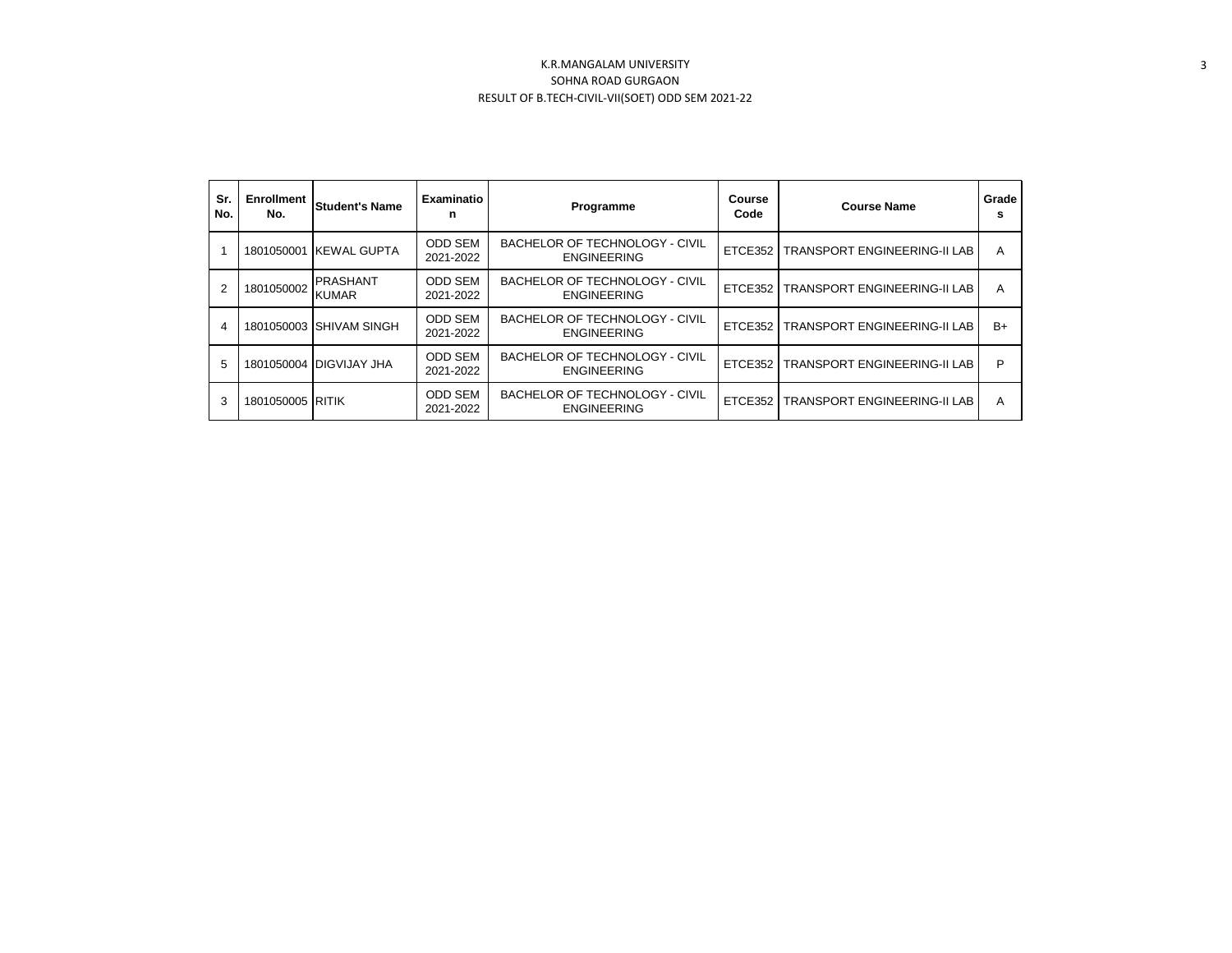| Sr.<br>No. | Enrollment<br>No. | <b>Student's Name</b>           | Examinatio<br>n             | Programme                                                   | Course<br>Code | <b>Course Name</b>        | Grad<br>es |
|------------|-------------------|---------------------------------|-----------------------------|-------------------------------------------------------------|----------------|---------------------------|------------|
|            |                   | 1801050001 KEWAL GUPTA          | <b>ODD SEM</b><br>2021-2022 | BACHELOR OF TECHNOLOGY - CIVIL<br><b>ENGINEERING</b>        | ETCE411        | <b>BRIDGE ENGINEERING</b> | A          |
| 2          | 1801050002        | <b>PRASHANT</b><br><b>KUMAR</b> | ODD SEM<br>2021-2022        | <b>BACHELOR OF TECHNOLOGY - CIVIL</b><br><b>ENGINEERING</b> | ETCE411        | <b>BRIDGE ENGINEERING</b> | B+         |
| 4          | 1801050003        | <b>SHIVAM SINGH</b>             | <b>ODD SEM</b><br>2021-2022 | <b>BACHELOR OF TECHNOLOGY - CIVIL</b><br><b>ENGINEERING</b> | ETCE411        | <b>BRIDGE ENGINEERING</b> | B+         |
| 5          |                   | 1801050004 DIGVIJAY JHA         | <b>ODD SEM</b><br>2021-2022 | BACHELOR OF TECHNOLOGY - CIVIL<br><b>ENGINEERING</b>        | ETCE411        | <b>BRIDGE ENGINEERING</b> | B          |
| 3          | 1801050005 RITIK  |                                 | <b>ODD SEM</b><br>2021-2022 | <b>BACHELOR OF TECHNOLOGY - CIVIL</b><br><b>ENGINEERING</b> | ETCE411        | <b>BRIDGE ENGINEERING</b> | A          |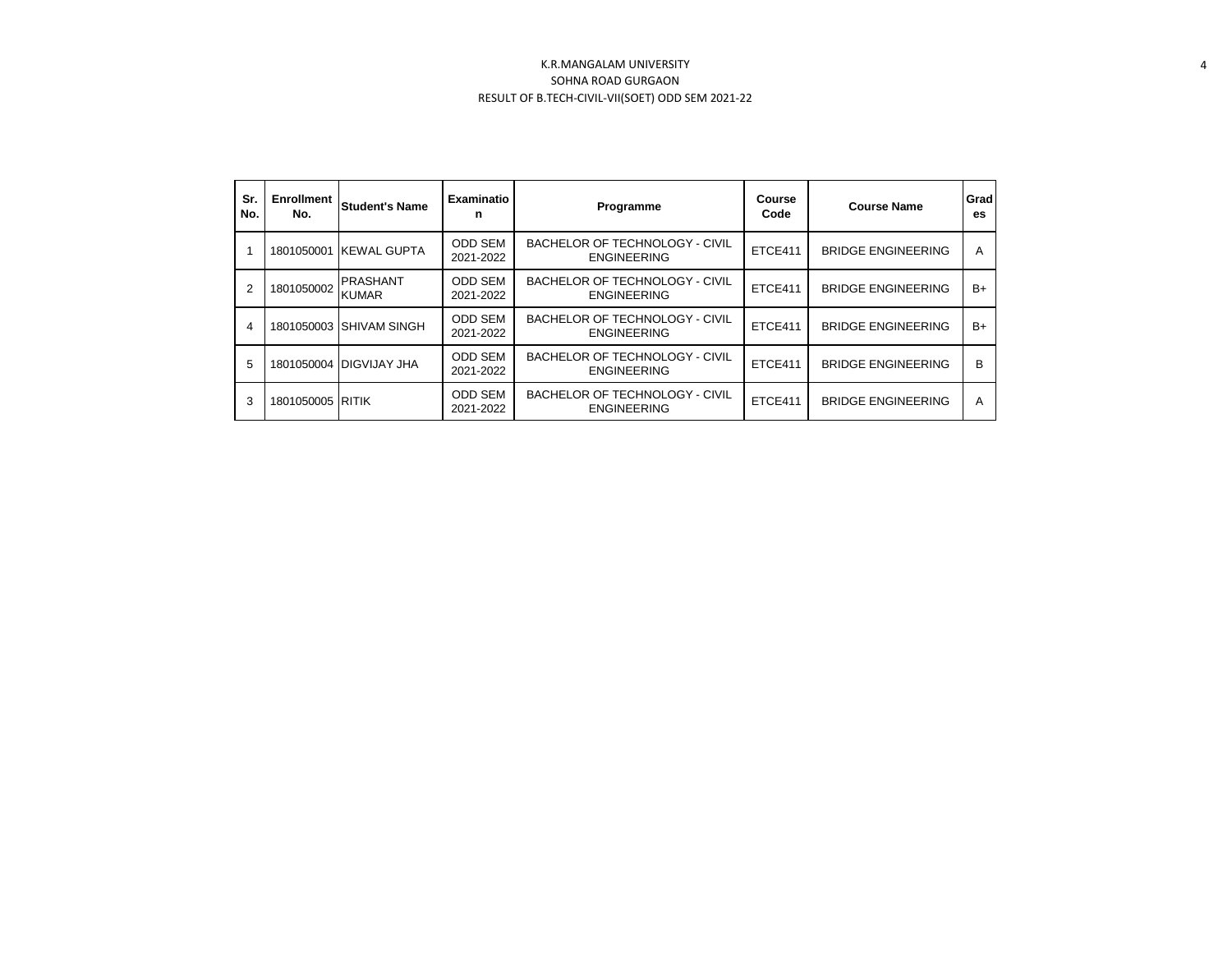| Sr.<br>No. | <b>Enrollment</b><br>No. | <b>Student's Name</b>           | Examinatio<br>n             | Programme                                                   | Course<br>Code | <b>Course Name</b>              | Grad<br>es. |
|------------|--------------------------|---------------------------------|-----------------------------|-------------------------------------------------------------|----------------|---------------------------------|-------------|
|            | 1801050001               | <b>KEWAL GUPTA</b>              | <b>ODD SEM</b><br>2021-2022 | <b>BACHELOR OF TECHNOLOGY - CIVIL</b><br><b>ENGINEERING</b> | ETCE415        | <b>GROUND WATER DEVELOPMENT</b> | A+          |
| 2          | 1801050002               | <b>PRASHANT</b><br><b>KUMAR</b> | <b>ODD SEM</b><br>2021-2022 | <b>BACHELOR OF TECHNOLOGY - CIVIL</b><br><b>ENGINEERING</b> | ETCE415        | <b>GROUND WATER DEVELOPMENT</b> | A           |
| 4          |                          | 1801050003 SHIVAM SINGH         | <b>ODD SEM</b><br>2021-2022 | <b>BACHELOR OF TECHNOLOGY - CIVIL</b><br><b>ENGINEERING</b> | ETCE415        | <b>GROUND WATER DEVELOPMENT</b> | в           |
| 5          |                          | 1801050004 DIGVIJAY JHA         | <b>ODD SEM</b><br>2021-2022 | <b>BACHELOR OF TECHNOLOGY - CIVIL</b><br><b>ENGINEERING</b> | ETCE415        | <b>GROUND WATER DEVELOPMENT</b> | P           |
| 3          | 1801050005 RITIK         |                                 | <b>ODD SEM</b><br>2021-2022 | <b>BACHELOR OF TECHNOLOGY - CIVIL</b><br><b>ENGINEERING</b> | ETCE415        | <b>GROUND WATER DEVELOPMENT</b> | B+          |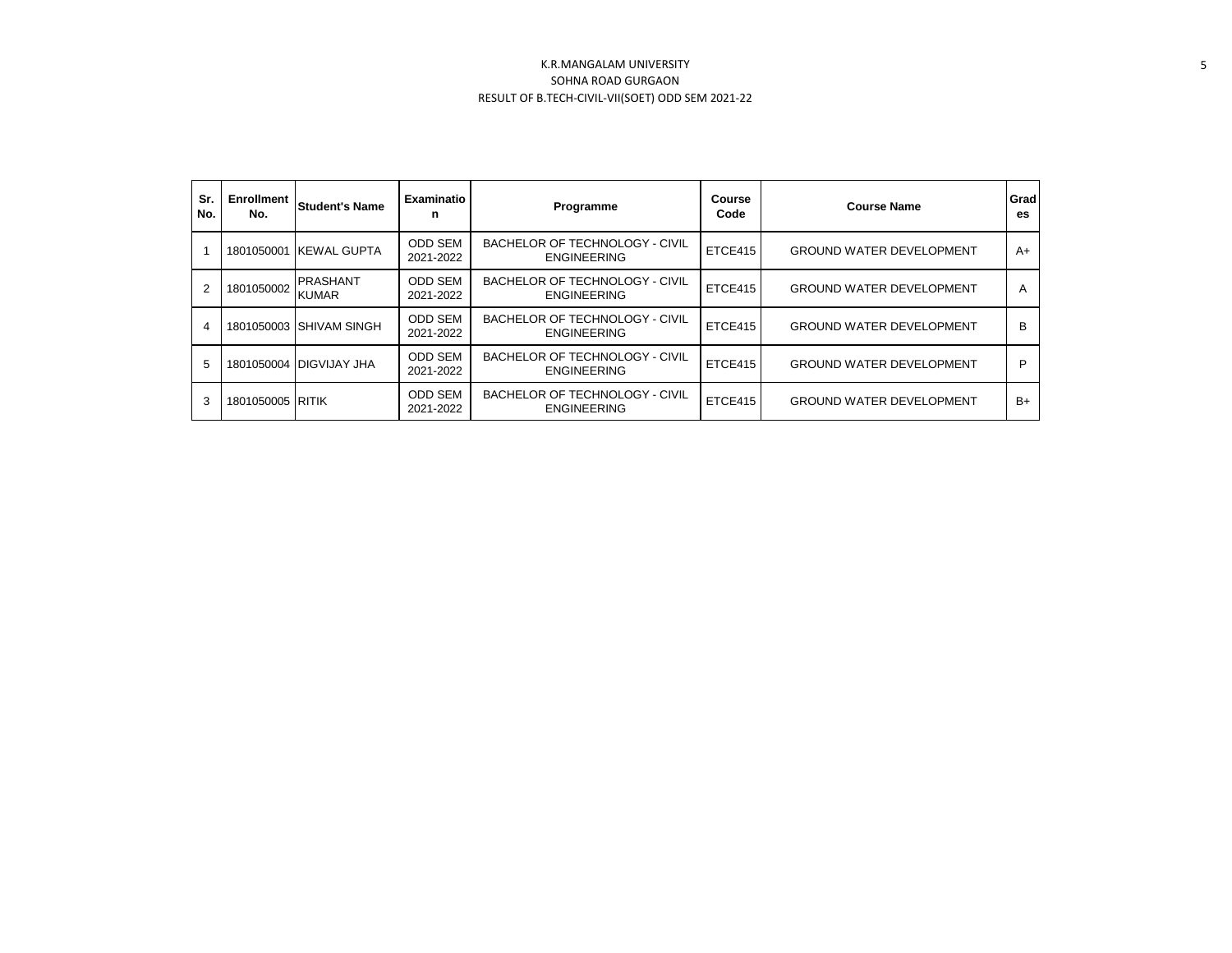| Sr.<br>No. | <b>Enrollment</b><br>No. | <b>Student's Name</b>           | <b>Examinatio</b><br>n      | Programme                                            | Course<br>Code | <b>Course Name</b>   | Grades |
|------------|--------------------------|---------------------------------|-----------------------------|------------------------------------------------------|----------------|----------------------|--------|
|            | 1801050001               | <b>IKEWAL GUPTA</b>             | <b>ODD SEM</b><br>2021-2022 | BACHELOR OF TECHNOLOGY - CIVIL<br><b>ENGINEERING</b> | ETCE455        | <b>MINOR PROJECT</b> | O      |
| 2          | 1801050002               | <b>PRASHANT</b><br><b>KUMAR</b> | <b>ODD SEM</b><br>2021-2022 | BACHELOR OF TECHNOLOGY - CIVIL<br><b>ENGINEERING</b> | ETCE455        | <b>MINOR PROJECT</b> | A+     |
| 4          | 1801050003               | <b>SHIVAM SINGH</b>             | <b>ODD SEM</b><br>2021-2022 | BACHELOR OF TECHNOLOGY - CIVIL<br><b>ENGINEERING</b> | ETCE455        | <b>MINOR PROJECT</b> | $A+$   |
| 5          |                          | 1801050004 DIGVIJAY JHA         | <b>ODD SEM</b><br>2021-2022 | BACHELOR OF TECHNOLOGY - CIVIL<br><b>ENGINEERING</b> | ETCE455        | <b>MINOR PROJECT</b> | C      |
| 3          | 1801050005 RITIK         |                                 | <b>ODD SEM</b><br>2021-2022 | BACHELOR OF TECHNOLOGY - CIVIL<br><b>ENGINEERING</b> | ETCE455        | <b>MINOR PROJECT</b> | $B+$   |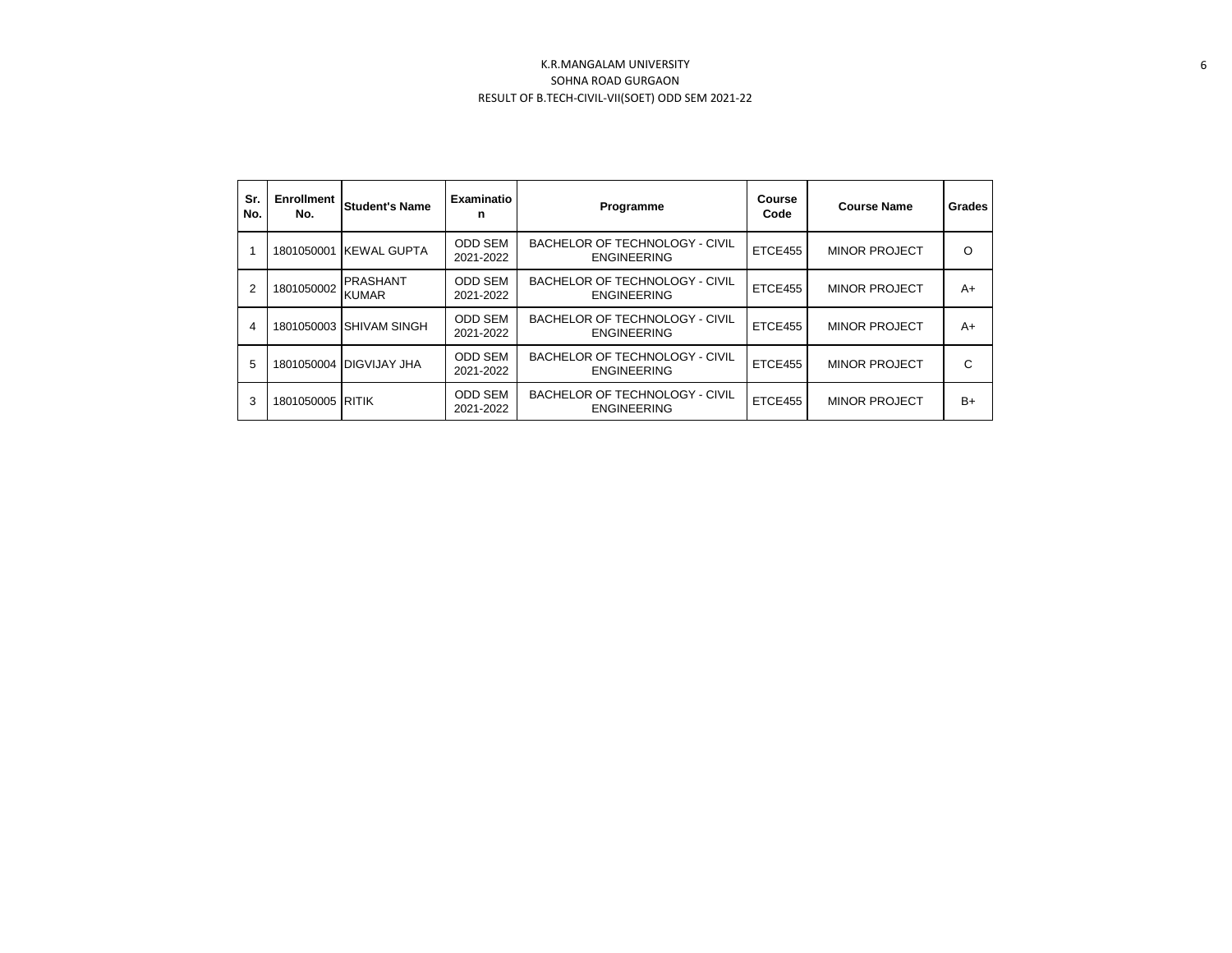| Sr.<br>No. | Enrollment<br>No. | <b>Student's Name</b>           | Examinatio<br>n             | Programme                                                   | Course<br>Code | <b>Course Name</b>                | Grades |
|------------|-------------------|---------------------------------|-----------------------------|-------------------------------------------------------------|----------------|-----------------------------------|--------|
|            |                   | 1801050001 KEWAL GUPTA          | ODD SEM<br>2021-2022        | <b>BACHELOR OF TECHNOLOGY - CIVIL</b><br><b>ENGINEERING</b> | ETCE356        | <b>FOUNDATION ENGINEERING LAB</b> | A      |
| 2          | 1801050002        | <b>PRASHANT</b><br><b>KUMAR</b> | <b>ODD SEM</b><br>2021-2022 | BACHELOR OF TECHNOLOGY - CIVIL<br><b>ENGINEERING</b>        | ETCE356        | <b>FOUNDATION ENGINEERING LAB</b> | $B+$   |
| 4          |                   | 1801050003 SHIVAM SINGH         | <b>ODD SEM</b><br>2021-2022 | BACHELOR OF TECHNOLOGY - CIVIL<br><b>ENGINEERING</b>        | ETCE356        | <b>FOUNDATION ENGINEERING LAB</b> | B+     |
| 5          |                   | 1801050004 DIGVIJAY JHA         | <b>ODD SEM</b><br>2021-2022 | BACHELOR OF TECHNOLOGY - CIVIL<br><b>ENGINEERING</b>        | ETCE356        | <b>FOUNDATION ENGINEERING LAB</b> | С      |
| 3          | 1801050005 RITIK  |                                 | <b>ODD SEM</b><br>2021-2022 | <b>BACHELOR OF TECHNOLOGY - CIVIL</b><br><b>ENGINEERING</b> | ETCE356        | <b>FOUNDATION ENGINEERING LAB</b> | $B+$   |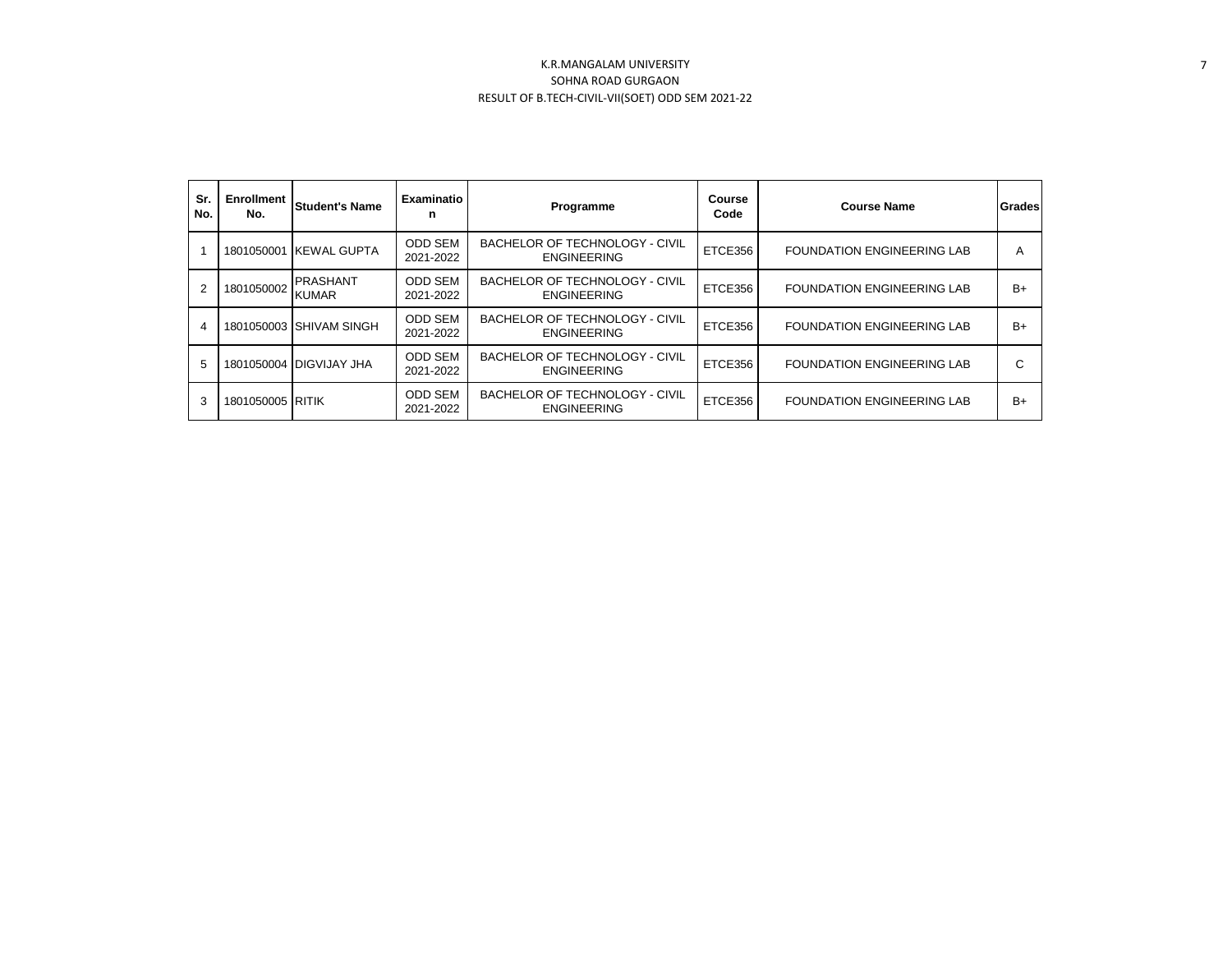| Sr.<br>No. | <b>Enrollment</b><br>No. | <b>Student's Name</b>           | Examinatio<br>n             | Programme                                                   | Course<br>Code | Grade<br><b>Course Name</b>          |      |
|------------|--------------------------|---------------------------------|-----------------------------|-------------------------------------------------------------|----------------|--------------------------------------|------|
|            |                          | 1801050001 KEWAL GUPTA          | <b>ODD SEM</b><br>2021-2022 | BACHELOR OF TECHNOLOGY - CIVIL<br><b>ENGINEERING</b>        | ETCE403        | <b>DESIGN OF STEEL STRUCTURE - I</b> | $A+$ |
| 2          | 1801050002               | <b>PRASHANT</b><br><b>KUMAR</b> | <b>ODD SEM</b><br>2021-2022 | BACHELOR OF TECHNOLOGY - CIVIL<br><b>ENGINEERING</b>        | ETCE403        | <b>DESIGN OF STEEL STRUCTURE - I</b> | B+   |
| 4          |                          | 1801050003 SHIVAM SINGH         | <b>ODD SEM</b><br>2021-2022 | BACHELOR OF TECHNOLOGY - CIVIL<br><b>ENGINEERING</b>        | ETCE403        | <b>DESIGN OF STEEL STRUCTURE - I</b> | $A+$ |
| 5          |                          | 1801050004 DIGVIJAY JHA         | <b>ODD SEM</b><br>2021-2022 | BACHELOR OF TECHNOLOGY - CIVIL<br><b>ENGINEERING</b>        | ETCE403        | <b>DESIGN OF STEEL STRUCTURE - I</b> | C    |
| 3          | 1801050005 RITIK         |                                 | <b>ODD SEM</b><br>2021-2022 | <b>BACHELOR OF TECHNOLOGY - CIVIL</b><br><b>ENGINEERING</b> | ETCE403        | <b>DESIGN OF STEEL STRUCTURE - I</b> | B+   |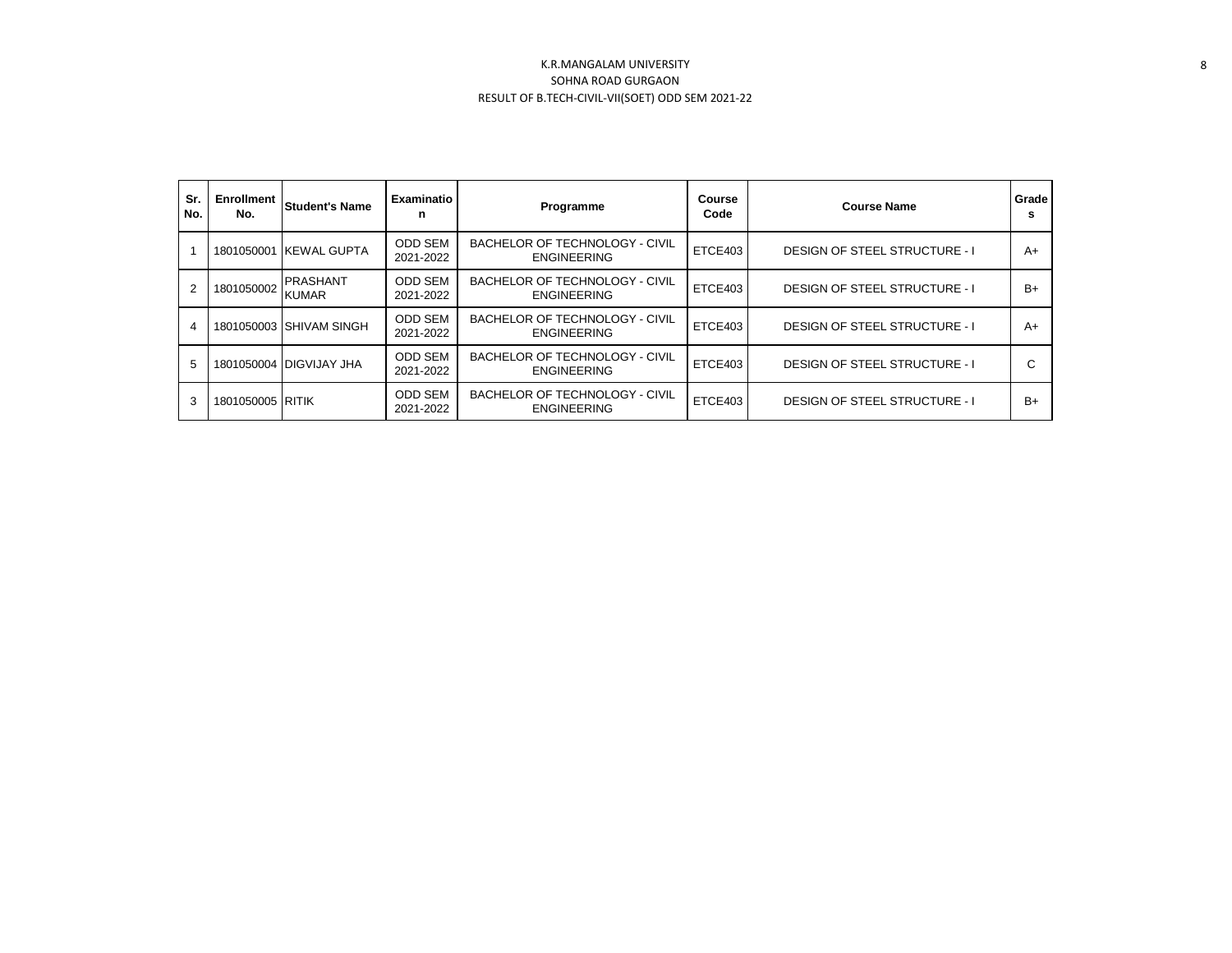| Sr.<br>No.     | <b>Enrollment</b><br>No. | <b>Student's Name</b>           | Examinatio<br>n             | Programme                                            | Course<br>Code | <b>Course Name</b>              | Grades |
|----------------|--------------------------|---------------------------------|-----------------------------|------------------------------------------------------|----------------|---------------------------------|--------|
|                |                          | 1801050001 KEWAL GUPTA          | <b>ODD SEM</b><br>2021-2022 | BACHELOR OF TECHNOLOGY - CIVIL<br><b>ENGINEERING</b> | ETCE424        | <b>REMOTE SENSING &amp; GIS</b> | A      |
| $\overline{2}$ | 1801050002               | <b>PRASHANT</b><br><b>KUMAR</b> | <b>ODD SEM</b><br>2021-2022 | BACHELOR OF TECHNOLOGY - CIVIL<br><b>ENGINEERING</b> | ETCE424        | <b>REMOTE SENSING &amp; GIS</b> | $B+$   |
| 4              |                          | 1801050003 SHIVAM SINGH         | <b>ODD SEM</b><br>2021-2022 | BACHELOR OF TECHNOLOGY - CIVIL<br><b>ENGINEERING</b> | ETCE424        | <b>REMOTE SENSING &amp; GIS</b> | $B+$   |
| 5              |                          | 1801050004 DIGVIJAY JHA         | <b>ODD SEM</b><br>2021-2022 | BACHELOR OF TECHNOLOGY - CIVIL<br><b>ENGINEERING</b> | ETCE424        | <b>REMOTE SENSING &amp; GIS</b> | B      |
| 3              | 1801050005 RITIK         |                                 | <b>ODD SEM</b><br>2021-2022 | BACHELOR OF TECHNOLOGY - CIVIL<br><b>ENGINEERING</b> | ETCE424        | <b>REMOTE SENSING &amp; GIS</b> | A      |